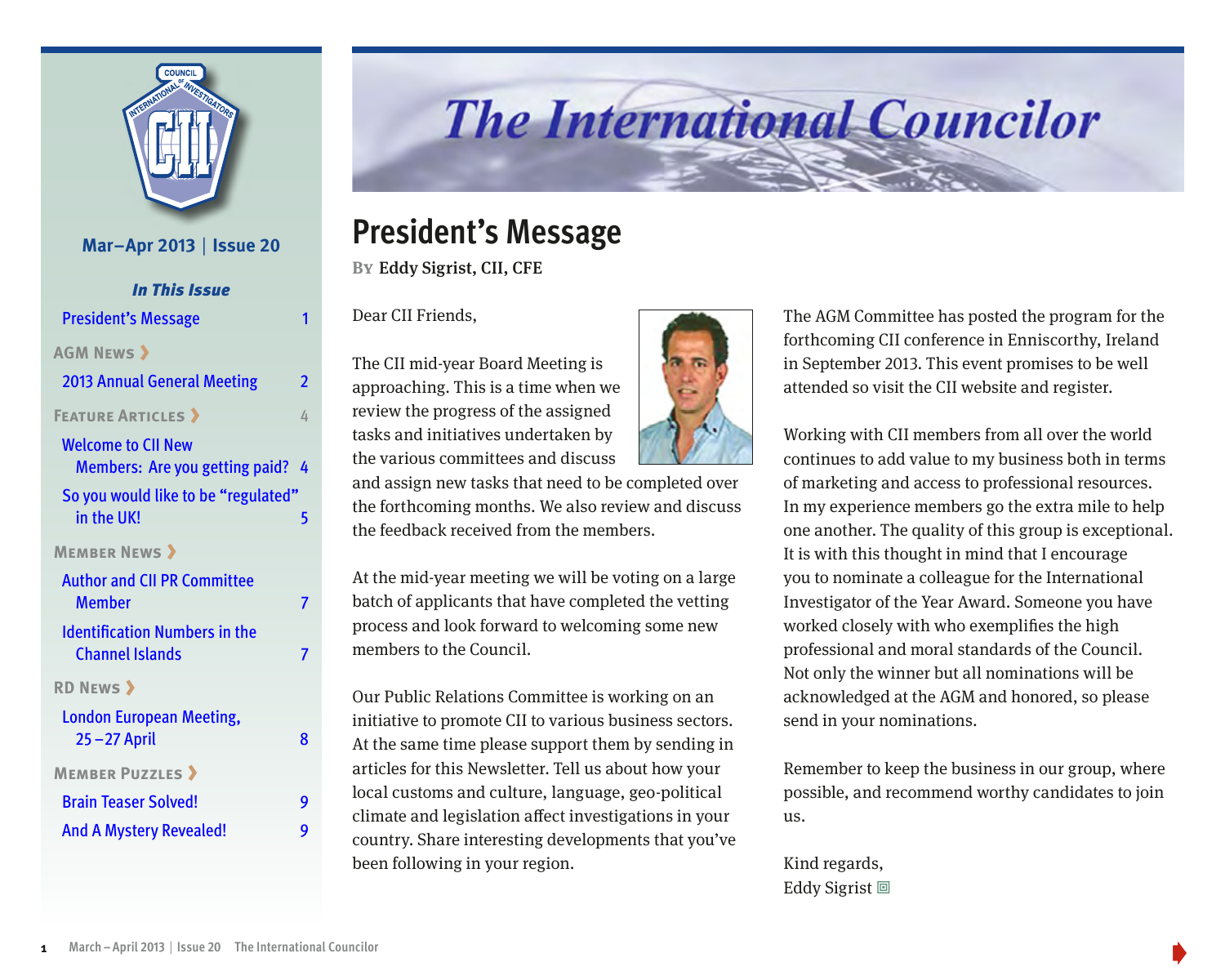### <span id="page-1-0"></span>**AGM News >**



## **2013 Annual General Meeting**

The 2013 Annual General Meeting for the Council will<br>be taking place in the heart of sunny Southeast of<br>Ireland from September 17–21. The Riverside Park<br>Hotel overlooking the river Slaney in Enniscorthy County he 2013 Annual General Meeting for the Council will be taking place in the heart of sunny Southeast of Ireland from September 17–21. The Riverside Park Wexford will be taken over by CII delegates and their guests. When one thinks of Ireland they don't often think sunshine or the Southeast section of Ireland. But yes the sun shines more often in the Southeast of Ireland than any other area of the Emerald Isle and after attending this conference you will realize the beauty of the Southeast of Ireland. The conference hosts, Derek Nally, Tony Fagan, Michael Bennett and Jimmy Gahan are planning feverishly to make this a historic Annual General Meeting. Ireland has been host to a CII AGM twice in the past, both hosted



The Riverside Park Hotel located on the banks of the River Slaney.

by Nally. If you attended either of those meetings then you will know what awaits you in Enniscorthy this fall. The trip from Dublin to Enniscorthy will take you through the Wicklow Mountains made famous by numerous songs and poems. Enniscorthy itself, once a hub for horse trading, is now a center piece for Wexford County both for commerce, genuine Irish hospitality and culture.



Derek Nally, founding member Bunclody Chapter of the Society of Normans, suits up for a re-enactment of the Norman Invasion of 1169.

The entire of the Southeast of Ireland is also rich in the country's history both socially and politically. Wexford was the site of the first landings of the Normans in the 1100's. Diamait Mac Murhadha who was deposed as the King of Leinster in 1167 fled to France where he sought the help of the Normans in reclaiming his Kingship. In 1169 he and his Norman infused army landed on the shores of Wexford to begin his campaign to reclaim his crown. His victory leads to additional Normans arriving in the following years. The town of New Ross was well established as a primary center of commerce and trading long before the north of Ireland. If your ancestors emigrated from Ireland, in all likelihood they departed from New Ross possibly on the Dunbrody or one of its sister ships. The Dunbrody is docked in New Ross and is part of the New Ross museum that tells the story of those that emigrated from Ireland to America. Patrick

➥ *[continues on next page](#page-2-0)*

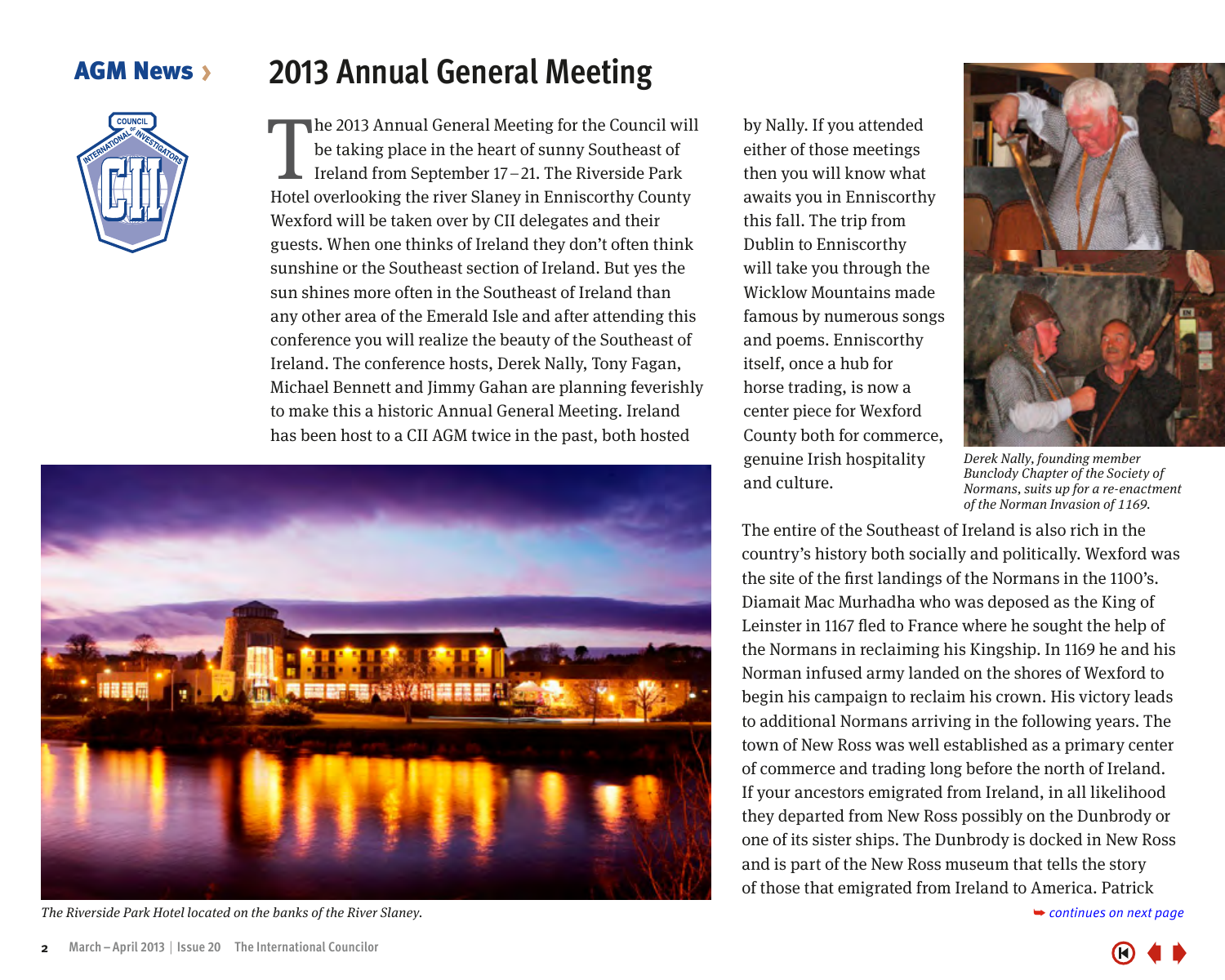<span id="page-2-0"></span>

Kennedy who hailed from Dunganston County Wexford, the Great Grandfather of John F. Kennedy, departed from New Ross to America. The Kennedy Family estate, which is now a museum, is located between Enniscorthy and New Ross.

Most people know the story of Michael Collins and his contribution to Irish Independence. Not many know the story of Father Murphy and the Society of United Irishmen. The Society was formed in 1791 and included Catholics, Protestants and Dissenters with the goal of removing

British control over Irish affairs. While their rebellion played out for the most part in the North of Ireland a fierce and ultimately deciding battle took place in Wexford and Enniscorthy. In 1798 Father Murphy led a group of dissenters to victory over the British in Wexford. Their victory resulted in 30,000 British troops to descend on Wexford County where a fierce battle took place on June 21, 1798 atop Vinegar Hill and in the town of Enniscorthy itself. Father Murphy's troops were greatly outnumbered and only after a fierce battle were they forced to retreat from atop Vinegar Hill. The entire rebellion was

### YOUR FAST SOURCE IN EUROPE **since 1978**

**Detectiv Consulting International GmbH**



#### **GI & Insurance Fraud Service**

CEO: Juergen **Fritz** Hebach (Member of CII WAD BA)

Fon: +49 171 410 74 11 — Fax: +49 30 433 533 1

E-Mail: fritz.cii-berlin@web.de — Internet: www.dci.name

eventually put down by the British and resulted in what is known as the 1801 Act of Union, which brought Ireland under tighter control of the British.

This fall you will have the opportunity to relive much of this history. You will visit Vinegar Hill, walk the street of Enniscorthy and visit the famous castle located at the edge of town. You will walk the deck of the Dundrody and capture what it was like to set sail on such ship for the shores of America. You will also have the opportunity to experience true Irish culture and hospitality. Log on to the CII website www.cii2.org , make your hotel reservations and join us in September 2013.  $\Box$ 



## **2013 Annual General Meeting 17–21 September 2013 Enniscorthy, Co. Wexford, Ireland**

RIVERSIDE PARK HOTEL  $\triangle$  A Remarkable room rate has been negotiated with the Riverside Park Hotel for the conference dates. A Single room 60 Euro's, Double room 85 Euro's and a Twin for 85 Euro's. A full Irish breakfast is included in this rate.

RESERVATIONS: In order to take advantage of this incredible rate email your reservation to the Riverside Park Hotel staff at info@riversideparkhotel.com and reserve your room. Please use the conference code 1977 to obtain the negotiated room rates.

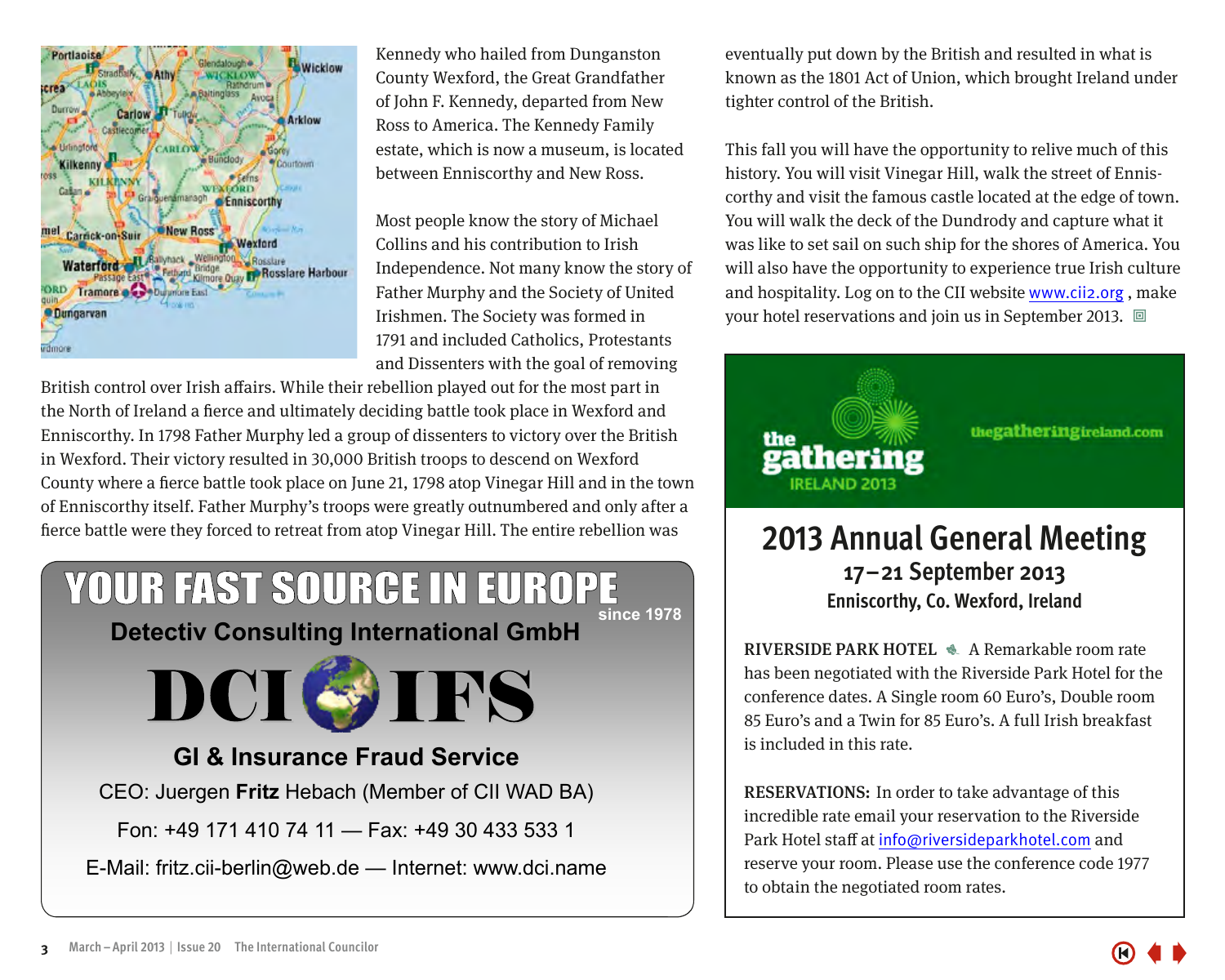#### <span id="page-3-0"></span>Feature Articles **Welcome to CII New Members: Are you getting paid?**

**By**Anne Styren, Profile Intelligence AB, Stockholm, Sweden www.profile.nu | mail@profile.nu | +46 8645 9045

ast fall I wrote an article in the Councillor about<br>a project management method that involved our<br>clients in the research procedure. The goal of<br>the method is to have happy and satisfied clients that ast fall I wrote an article in the Councillor about a project management method that involved our clients in the research procedure. The goal of agree to pay a fair price for the work done. (Read the article here: [http://www.cii2.org/assets/documents/](http://www.cii2.org/assets/documents/Newsletter/2012/09-12_cii_councilor.pdf) [Newsletter/2012/09-12\\_cii\\_councilor.pdf](http://www.cii2.org/assets/documents/Newsletter/2012/09-12_cii_councilor.pdf))

So, now that we have a happy client, the next step in the process is of course to get paid in time  $-$  and that is sometimes easier said than done.

My experience is that clients often want me to manage and finish a project in some kind of super-express speed, but when it comes to paying me for services performed, the client feels this can be done later — much later.

I can of course add an "express-fee" for urgent projects, but there is still the matter of getting the money into my account – an account that often is drained by payments to various suppliers on the client's behalf. So I call the clients, e-mail and push for payment when it is delayed. So far I have always been paid — albeit sometimes very late.

I started wondering if delayed payment is a world-wide issue for investigators. So I decided to ask 16 fellow CII members across the world for their input regarding payment procedures. I have received 4 replies (perhaps all others were busy chasing payment? J ), two from Europe, and one from Canada and one from South Africa respectively.

All four recipients said they do have problems with delayed payment. It's not a major problem — but it does occur.

I asked if the delay in payment was attributable to forgetfulness or if it is a "conscious strategy" by the client to prolong credit and here I have a couple of different replies:

- Delay can be due to the client waiting to be paid in his turn from their client
- It does seem to be a conscious strategy by the client to gain interest
- Delay can also be due to changes in the client organization,
- And also due to forgetfulness perhaps there is an overload of cases and the client's administration work becomes dysfunctional.

In my third question I asked for information about how the investigators handled these delayed payments. The most common method appears to be a gentle reminder, either by written correspondence, telephone call or personal visit. As for payment terms, it seems 60 days are quite common. Some large corporations prolong this to 120 days – quite a lot to cope with I think.

Perhaps payment procedures also have a cultural aspect? Perhaps we can look at this in the future. Many thanks to Howard Griffiths, Michel de Kort, Paul Anastasi and Martin Jaekel for their input to this article.  $\Box$ 

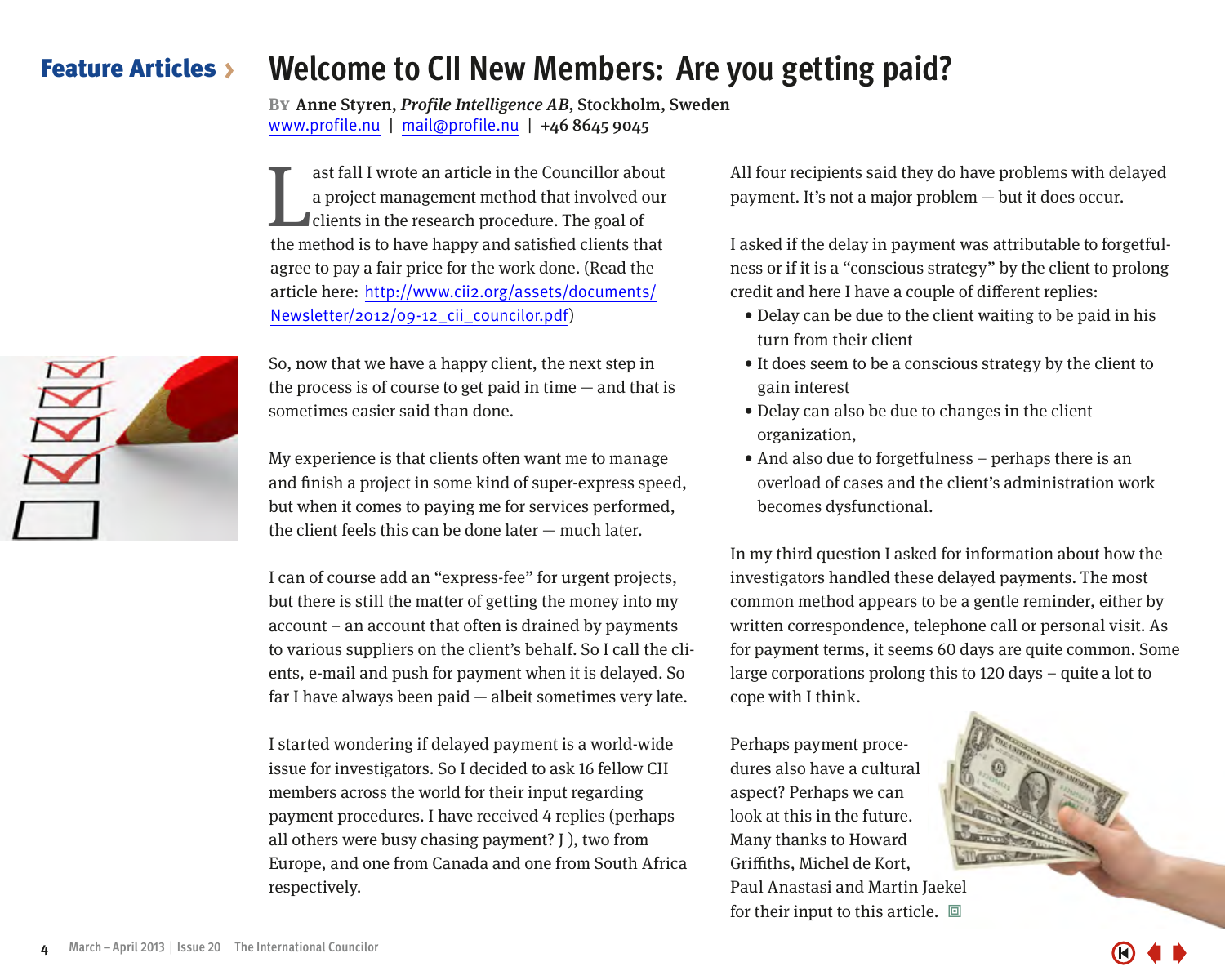## <span id="page-4-0"></span>**So you would like to be "regulated" in the UK!**

**By**Graham H Dooley, http://F.Inst.Pa (Qualified Paralegal) IFAR (Diplôme) | graham.dooley@gmail.com

T prefer to use the word "regulated" and then our profes-<br>sion becomes a profession. Whereas the noun "license"<br>is sometimes referred to as "A permit from an authority<br>to own or use something, do a particular thing, or car sion becomes a profession. Whereas the noun "license" is sometimes referred to as "A permit from an authority to own or use something, do a particular thing, or carry on a trade." I came to France 21 years ago following early retirement from the Cheshire Police. I spent the first few



years renting property abut still had a yearn to activate the "grey matter" which was becoming inactive during the winter months. I made enquiries about holding a French Detective License and this is what I discovered!

#### **Becoming a French Detective.**

France has had licensed Detectives since 1825 when they were established as the first "Offices of Private Police Force" by the Prefect of Police in Paris. The prefecture is an administration that belongs to the Ministry of the Interior, and is therefore in charge of the delivery of identity cards, driving licenses, passports, residency and work permits for foreigners, vehicle registration, registration of associations (creation, status modification, dissolution, and of the management of the police and firefighters.

Since the amendment of the French law 83-629 of 12 July 1983 regulating the activities of private security, the profession of private investigator has been a regulated profession where access is required. You had to obtain approval and in addition justify with a professional qualification. (N.B. In France you cannot be involved in both Security or Investigations — it is one or the other)

I was accepted on my experience and business qualification although I did not have a degree which was the acceptable norm. Application was made through the local prefecture. Ex-police officers were not accepted if they were within 12 months of leaving the police. Criminal record checks were made and proof of residence. Applications outside the EEC were not accepted.

To date three types of degrees/diplomas are accepted by the French state.

#### **Changes in situation.**

When you change your office, main residence etc you have to inform the Prefecture and the whole process of application is started again. This also applies when you open an office or move to a new area. You can have a limited company but the Managing Director must hold a license.

Over the next 10 years I changed address and office several times and each time had to obtain a new license. I also was a Director of an Estate Agency from 2001 to 2005. In 2005 a new ruling was introduced which stated that if you surrendered your license for 5 years, i.e., did not practice the profession of "Private Investigator" then you would have to re-qualify and obtain the equivalent of a degree through three of the major universities/institutes one of which was IFAR.

In 2007 I changed address again and obtained a new License from the prefecture. I opened a new office in 2010 and was told by the prefecture that they would refuse the license on the grounds that someone had complained (I believe another French PI although I have no documentary evidence to prove this) that I was not eligible to hold a License due to the fact I ran an Estate Agency for 5 years.

I proved to the prefecture that I had a license during this time and that I was also the Director of a UK investigation company. I also demonstrated that I was responsible for the internet security and had completed successful investigations and prosecution within the agency where "rogue" negotiators were basically breaking confidentiality agreements. Being very French they continually bombarded me with threats to close my small investigation business and take away my license and totally ignored my pleading. I closed the new office in 2011 and decided to work from home. They did in fact issue me with a new license.  $\rightarrow$  *continues on next page* 

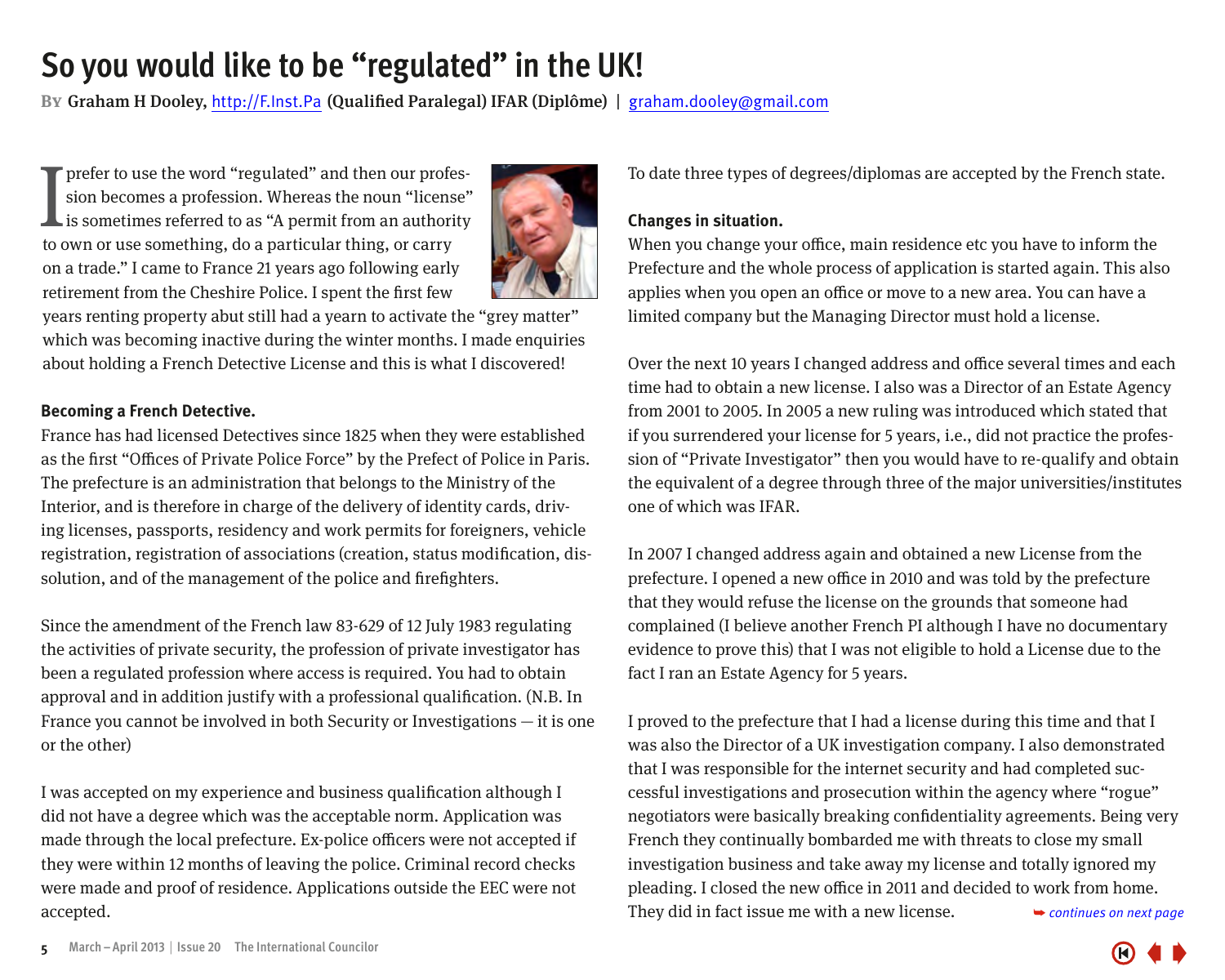<span id="page-5-0"></span>One of the reasons for closing the office is that the Police and Data protection have unlimited powers to enter your commercial office and seize all your documents. Even though I had nothing to hide in view of the threats from the Prefecture I moved to my home where their powers of entry were by a court order only. I recall back in 2000 I received an on the spot visit from the French Internal Affairs and was questioned as to my relations with the CIA, MI5 etc. They just would not believe that I ran a small investigation business and had no connections with any Foreign Departments.

Also in 2010 came the introduction of CNAPS (Conseil national des activités privées de sécurité) and The National Council of the activities of private security (NCPI) user manual

my License problem and my union CNSP-ARP was not concerned either. I decided to apply by dissertation for the diploma which is an exception providing the jury validate your professional experience. It is called the VAE.

VAE or Accreditation of Prior Experience is a system set up by the government which allows to enhance the experience by transforming it into degree or diploma approved and registered in NCPR. For this, you must have a professional experience of at least three years in a related occupation or schedule private research: This experience must be related to the title question.

The VAE is divided into 4 sections and two of the sections are about what

can only be described as the French PI's "Bible" – Code of Deontology (Ethics ). If you have a few weeks to spare and care to read it it can be found on [http://www.cnsp.org/fr/detectives/code\\_](http://www.cnsp.org/fr/detectives/code_deontologie_detectives.htm) [deontologie\\_detectives.htm](http://www.cnsp.org/fr/detectives/code_deontologie_detectives.htm)

Deontology is science of rights and moral obligation prescribe to private enquiry agents – PEA (ARP)  $-$  also called investigators of private law $-$ by their job duties and has to be translated by an exemplary behavior even outside the profession in order to protect honour and probity values which govern their institution. My student carried a very large transcript around with him. It was the code!

I basically "flunked" two out of four parts on the "Deontology" code and had to re submit my dissertation. Finally in August 2012 I received a letter stating that the jury had now given me "total validation" and I would receive the "Diplome" at Marseille, France.

Has it changed my life? We will have to wait and see. I do however feel immensely proud that I can hold my head up high in the Professional World of French Investigations.

"Life is a learning curve," and when I see my fellow PI's in the UK permanently winging about the fact they might have to be licensed it makes

➥ *[continues on next page](#page-6-0)*

#### **The origin of CNAPS**

The report on the control of private security companies, submitted to the Minister of the Interior in June 2010 by the Inspectorate General for Administration, Inspection General of the

National Police and the General Inspectorate of the Gendarmerie Nationale, recommended two key measures: firstly the creation of a post of Deputy Interministerial private security, the other for the creation of a National Council of activities of private security (CNAP) to moralise and professionalise the industry, whilst involving professionals to its regulation.

Not only myself but other French PIs were now in the position of proving their qualifications to Degree or Diploma standards so for me I had to obtain the relevant degree or surrender myself to a retirement of G&Ts by the pool. Not only that a certain stigma was attached to someone who is refused a license and it either meant I retire back to the UK and work from there (where no license is required), or apply for the Diploma by validating my experience.

Ironically I had a student from the IFAR (Institut de Formation des Agents de Recherches Privés Détectives & Enquêteurs privés) on three months secondment from March 2011. A student has to pay around 7000 Euros to obtain the qualification. He was doing a two year degree course and was on a three month work experience with me. IFAR did not seem to mind about



*I basically "flunked" two out of four parts on the "Deontology" code and had to re submit my dissertation.*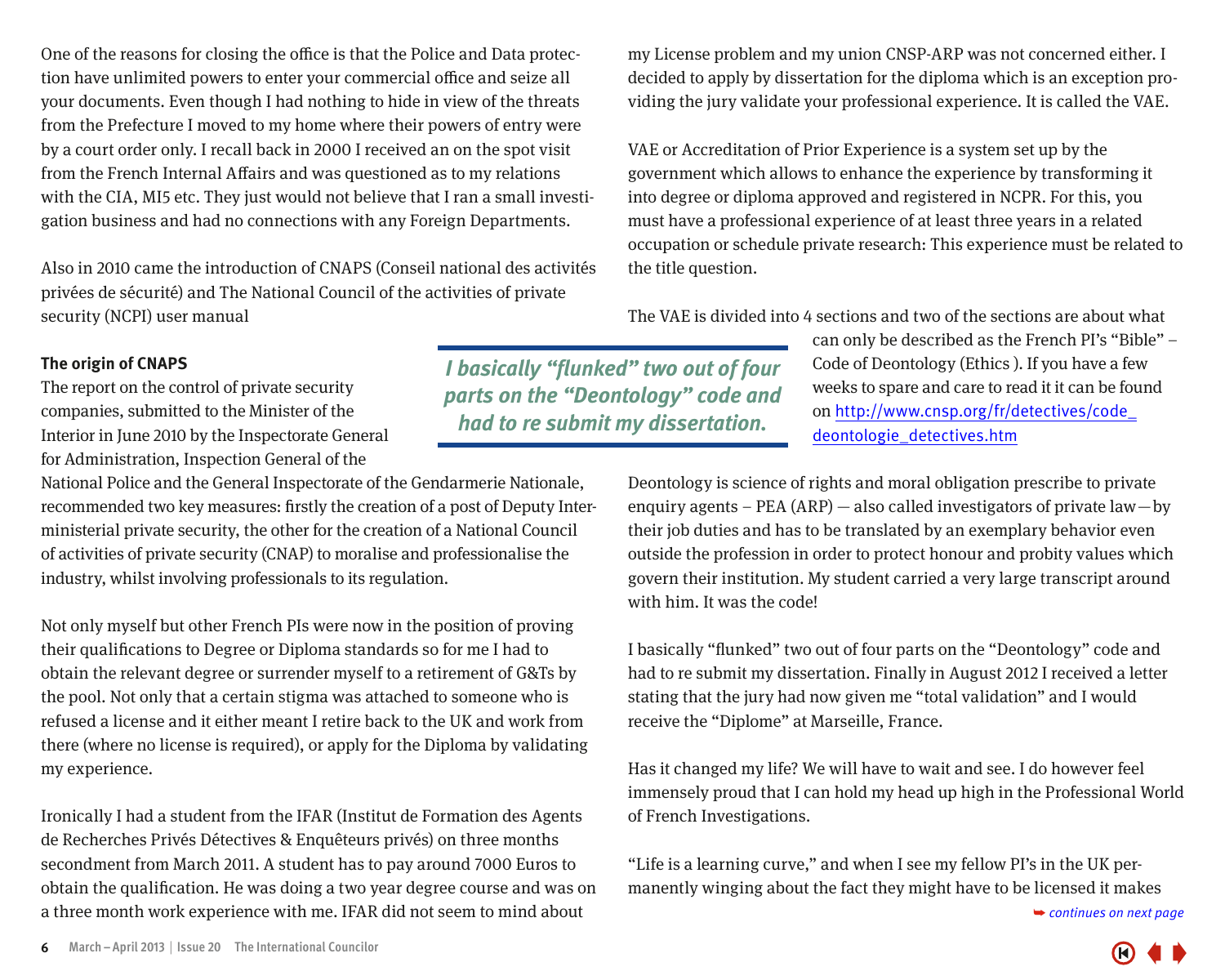## **Author and CII PR Committee Member**

**BY** Lois Colley

<span id="page-6-0"></span>

**OREA CONFIDENTIFY CONFIDENTIFY OF CANADA CONFIDENTIFY**<br> **OREA CONFIDENTIFY CONFIDENTIFY CONFIDENT**<br> **OREA CONFIDENTIFY CONFIDENCE**<br> **CONFIDENTIFY CONFIDENCE**<br> **CONFIDENTIFY CONFIDENT**<br> **CONFIDENT** Macdonald, has survived 29 years of undercover, criminal, and civil case work to write her first-in-a-series book based on her career, The Cost of Innocence.

As her alias, Sammi Murphy, Debbra went undercover to expose a false accusation of rape against her client that led her face-to-face against the most dangerous motorcycle gang in North America.

Debbra is President, CEO, and Privacy Officer at C3 Investigations, Inc., President of the Council of Private Investigators in Ontario, Canada, Seminar Director for the Canadian Association of Special Investigation Units, and sits on the PR committee of the Council of International Investigators.

If you want to know how a real PI works, this is the lady to interview. She's not Jessica Fletcher of "Murder, She Wrote" — Debbra's the real deal. The book can be purchased at www.debbramacdonald.com or [http://www.amazon.com/](http://www.amazon.com/The-Cost-Innocence-Debbra-Macdonald/dp/0988724103) [The-Cost-Innocence-Debbra-Macdonald/dp/0988724103](http://www.amazon.com/The-Cost-Innocence-Debbra-Macdonald/dp/0988724103) 回

## **Identification Numbers in the Channel Islands**

**By**Ruth Hoffmann Sales | g\_h\_hoffmann@cwgsy.net

I n the Channel islands, there is no such thing as a primary identification tool. Each of the 4 British Channel Islands is a separate legal jurisdiction and each allocates it's own numbers to residents.. Residents all have a Tax Number and a Social Security Number. However, these are not used for any other purpose than to assess and collect tax and social security contributions and are not publicly available. It is not possible to trace anyone through these numbers.

Skip tracing in the Islands involves multiple searches of public records including Telephone Directories, Housing Records, Register of Voters etc. Nothing is at your fingertips or a click of a keystroke. Investigation in each of the islands involves good old fashioned "leg work." Needless to say, it is not a speedy process. The authorities of course have speedy access to the numbers, public records and the  $confidential$  ones.  $\Box$ 

#### **So you would like to be "regulated" in the UK!** *continued from page 6*

my hair curl — not as I have much. They should try being a PI in France!!! Licensing will never weed out the rogue Detectives and believe me there are many of them operating in France under various guises. Strangely enough I do not think there has been a prosecution of a "foreigner" in France operating without a License but listening to the "Chinese whispers" it will not be to long before there is one. I was informed only last year that a group of UK PI's

operating in France had broken the surveillance laws and litigation had commenced. I am very pleased that the ABI are continuing to press for licensing or regulation.

I never wanted a large security or investigation company — I am perfectly happy running a small consultancy and will continue to do so on both sides of the channel.  $\Box$ 

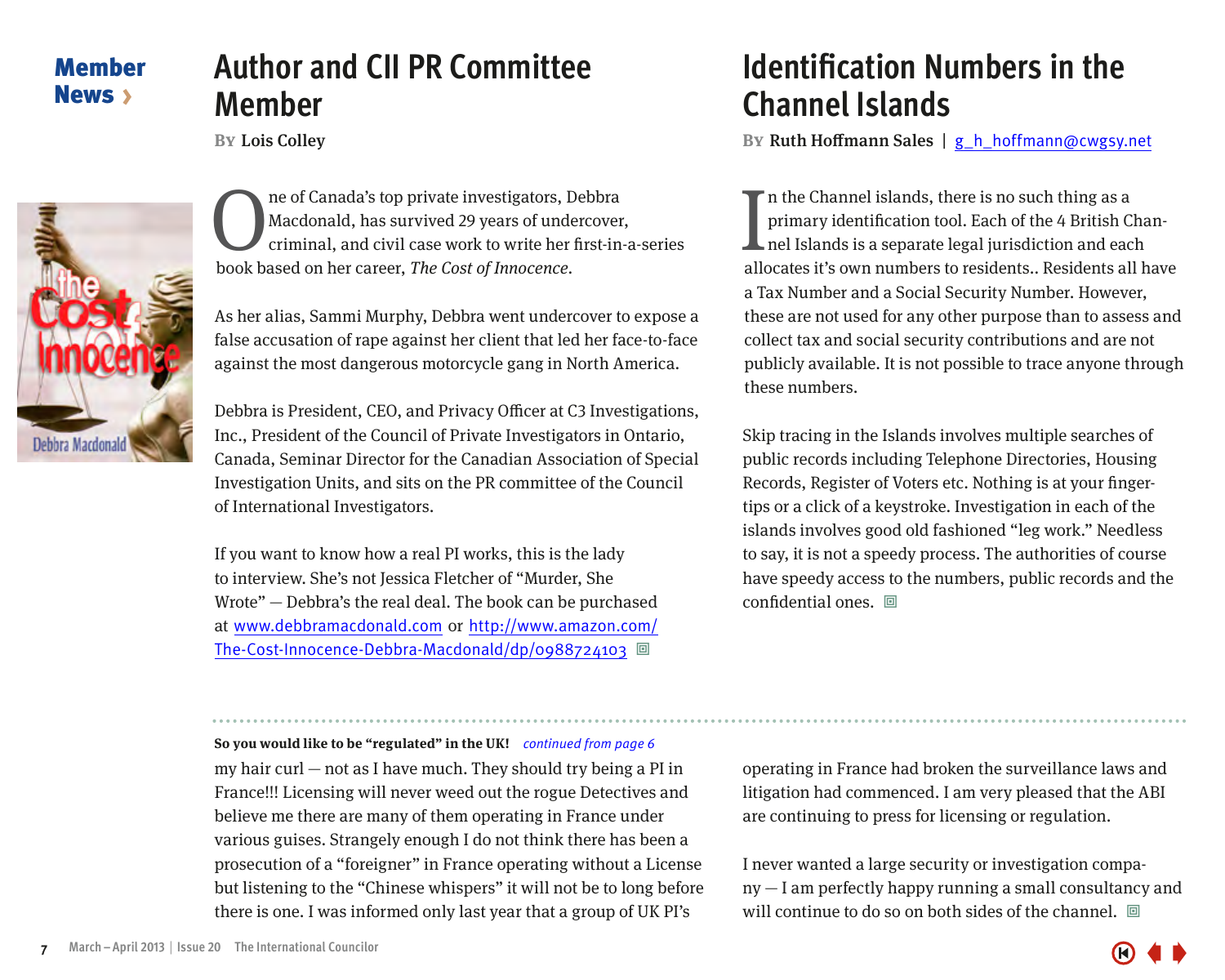#### <span id="page-7-0"></span>RD News **London European Meeting, 25–27 April**

**By**Alan Marr

his year our European meet-<br>ing is in London and has a<br>reduced agenda, as we are co-<br>sponsoring the Association of British his year our European meeting is in London and has a reduced agenda, as we are co-Investigators celebration of 100 years and joining with them in some of their events. To attend the ABI celebrations you must register with the ABI via their link on www.theABI.org.uk as soon as possible. They have a number of hotels with whom they have negotiated reduced rates on their webpage.



#### ■ Saturday, 27 April

09.00 Grand Connaught Rooms ABI AGM and Business Seminar. (Book through ABI)

10.40 sharp, the boat will leave  $-17.00$ approx Westminster Pier C.I.I. River cruise to Greenwich. (Contact me)

19.00 – 20.00 Grand Connaught Rooms drinks reception (Book through ABI) Dress code formal tuxedo and black tie.

Here is the combined agenda:

■ Thursday, 25 April

18.30 Drinks reception on HMS Belfast (Now Fully Booked)

21.00 C.I.I. meal near HMS Belfast, especially for those who did not get an invitation and are already in London. Contact me for more information.

#### ■ Friday, 26 April

10.00 Sherlock Holmes Hotel – IKD conference. (Book through ABI)

12.00 – 15.30 C.I.I. Walking tour in City of London (Details still being worked upon) Book with me.

17.00 Tour of Houses of Parliament. (Book with ABI, dress code lounge suits)

18.00 Drinks reception in House of Lords (Book with ABI)

21.00 approx C.I.I. dinner nearby. We will decide upon the 2014 venue at this dinner. Contact me.

20.00 – 24.00 Dinner/dancing (Contact me and I will try to get us seated together, but I need to know if you are attending.)

Vicki and I look forward to hosting your visit to London and of being of service to members and non members. I can be contacted via alan-marr@jigsawservices.co.uk +44(0)7831.549786 回